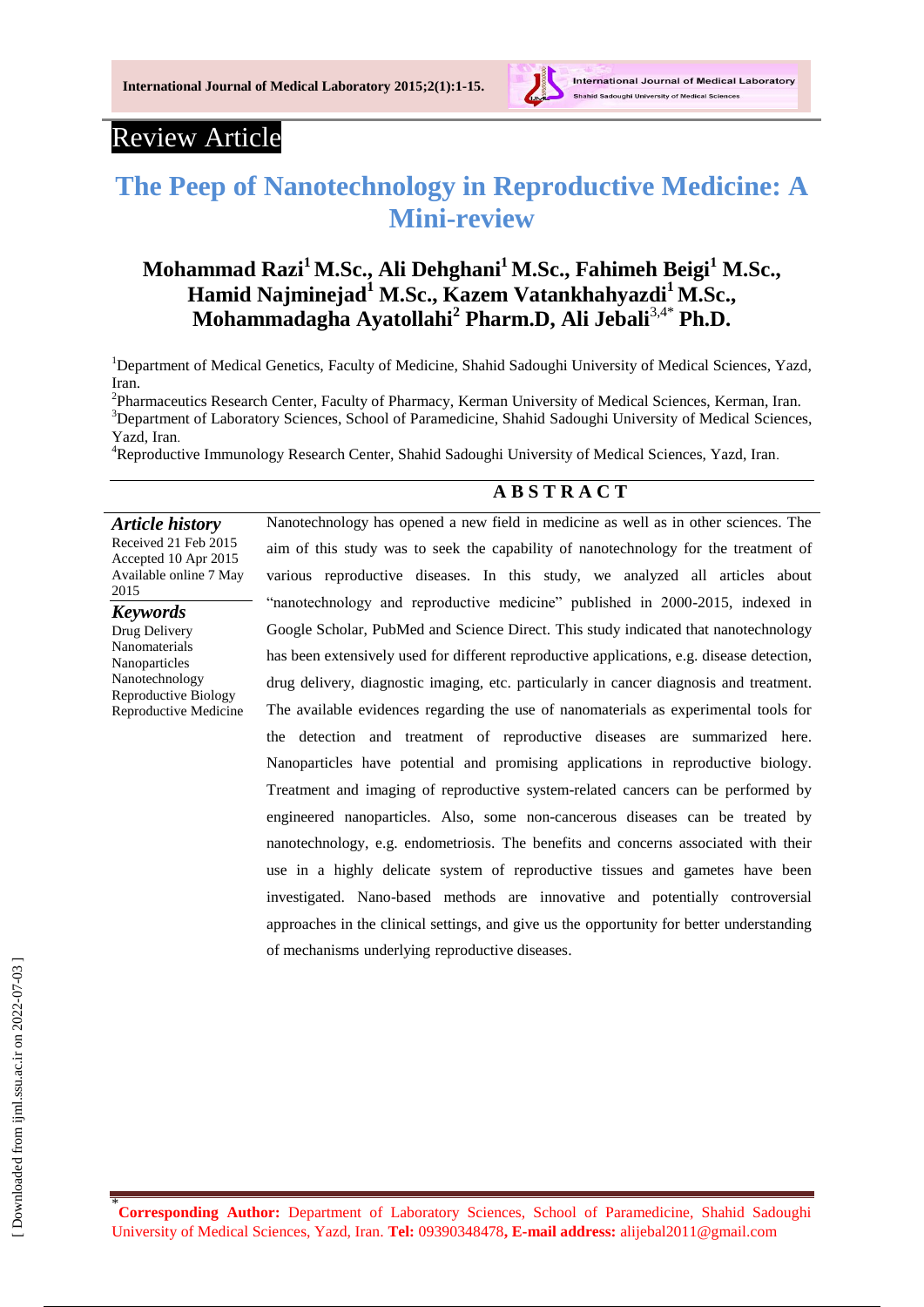## **Introduction**

Diagnostic and therapeutic approaches based on nanomaterials have been investigated for a number of reproductive applications. Most of the articles report the use of nanoparticles in the detection and therapy of reproductive cancers. However, a growing number of studies assess the use of nanotechnology in the diagnosis and treatment of non-cancerous diseases, including endometriosis [\[1,](../../AppData/AppData/user/AppData/Local/Temp/Temp1_amiiiiiiiiiiiiiiiiiiiiiiiiiiiiiiiiiiiiiiiiii.zip/revised,%20Mini-review.doc#_ENREF_1) [2\]](../../AppData/AppData/user/AppData/Local/Temp/Temp1_amiiiiiiiiiiiiiiiiiiiiiiiiiiiiiiiiiiiiiiiiii.zip/revised,%20Mini-review.doc#_ENREF_2), uterine fibroids [\[3\]](../../AppData/AppData/user/AppData/Local/Temp/Temp1_amiiiiiiiiiiiiiiiiiiiiiiiiiiiiiiiiiiiiiiiiii.zip/revised,%20Mini-review.doc#_ENREF_3), ectopic pregnancy and trophoblastic diseases [\[4\]](../../AppData/AppData/user/AppData/Local/Temp/Temp1_amiiiiiiiiiiiiiiiiiiiiiiiiiiiiiiiiiiiiiiiiii.zip/revised,%20Mini-review.doc#_ENREF_4), drug delivery systems [\[5-8\]](../../AppData/AppData/user/AppData/Local/Temp/Temp1_amiiiiiiiiiiiiiiiiiiiiiiiiiiiiiiiiiiiiiiiiii.zip/revised,%20Mini-review.doc#_ENREF_5), and testis artificial scaffolds [\[9\]](../../AppData/AppData/user/AppData/Local/Temp/Temp1_amiiiiiiiiiiiiiiiiiiiiiiiiiiiiiiiiiiiiiiiiii.zip/revised,%20Mini-review.doc#_ENREF_9). Other articles focus on the use of nanoparticles as research tools in reproductive biology for gene expression in offspring [\[10,](../../AppData/AppData/user/AppData/Local/Temp/Temp1_amiiiiiiiiiiiiiiiiiiiiiiiiiiiiiiiiiiiiiiiiii.zip/revised,%20Mini-review.doc#_ENREF_10) [11\]](../../AppData/AppData/user/AppData/Local/Temp/Temp1_amiiiiiiiiiiiiiiiiiiiiiiiiiiiiiiiiiiiiiiiiii.zip/revised,%20Mini-review.doc#_ENREF_11), molecular pathways in gametes and earlystage embryos, or selection of specific gametes [\[12\]](../../AppData/AppData/user/AppData/Local/Temp/Temp1_amiiiiiiiiiiiiiiiiiiiiiiiiiiiiiiiiiiiiiiiiii.zip/revised,%20Mini-review.doc#_ENREF_12). Although there are some valuable articles showing the application of nanotechnology in reproductive medicine, there is no comprehensive review article to show all of them. In this study, we analyzed all articles about "nanotechnology and reproductive medicine" published in 2000-2015, indexed in Google Scholar, Pub Med or Science Direct.

## **Applications of nanotechnology in reproductive medicine**

#### **Detection, imaging and treatment of cancer**

Reproductive cancers are commonly diagnosed malignancies in the majority of geographic regions of the world. In the case of developed countries, prostate cancer represents the most important malignancy in males and one of the most common causes of cancerrelated deaths [\[13,](../../AppData/AppData/user/AppData/Local/Temp/Temp1_amiiiiiiiiiiiiiiiiiiiiiiiiiiiiiiiiiiiiiiiiii.zip/revised,%20Mini-review.doc#_ENREF_13) [14\]](../../AppData/AppData/user/AppData/Local/Temp/Temp1_amiiiiiiiiiiiiiiiiiiiiiiiiiiiiiiiiiiiiiiiiii.zip/revised,%20Mini-review.doc#_ENREF_14). Based on global data, reproductive cancer, e.g. ovarian, uterine, and cervical malignancies remain among the twenty most prevalent lethal diseases in the world [\[14\]](../../AppData/AppData/user/AppData/Local/Temp/Temp1_amiiiiiiiiiiiiiiiiiiiiiiiiiiiiiiiiiiiiiiiiii.zip/revised,%20Mini-review.doc#_ENREF_14). Early diagnosis of cancer is crucial for adequate treatment success and acceptable survival rates. However, as mentioned previously, many current screening approaches particularly those that are biomarker-based fail to yield accurate, reproducible and, most importantly, quick and cost-effective results. These concerns arise as a result of the suboptimal sensitivity and specificity of commonly applied biomarkers, as well as sophisticated design strategies and the high costs of common laboratory immunoanalyzers. The use of nano-biosensors which rapidly and directly transform the large number of simultaneous biological events (binding and/or reactions) into electronic signals without additional labelling steps has been proven advantageous in various fields of bio-detection including the identification of antigens, proteins, nucleic acids, reactive oxygen and nitrogen species [\[15\]](../../AppData/AppData/user/AppData/Local/Temp/Temp1_amiiiiiiiiiiiiiiiiiiiiiiiiiiiiiiiiiiiiiiiiii.zip/revised,%20Mini-review.doc#_ENREF_15). Recently, this approach has successfully been attempted in reproductive oncology. Today, nanoparticle (NP)-based biosensors are being widely introduced for the detection of well-

characterized and novel cancer biomarkers including cancer antigen 125 (CA-125), human epididymis secretory protein 4 for ovarian cancer and prostate-specific antigen (PSA) for prostate cancer [\[16\]](../../AppData/AppData/user/AppData/Local/Temp/Temp1_amiiiiiiiiiiiiiiiiiiiiiiiiiiiiiiiiiiiiiiiiii.zip/revised,%20Mini-review.doc#_ENREF_16). Current evidence universally supports the advantages

 [\[ Downloaded from ijml.ssu.ac.ir on 2022-](https://ijml.ssu.ac.ir/article-1-39-en.html)07-03 ] Downloaded from ijml.ssu.ac.ir on 2022-07-03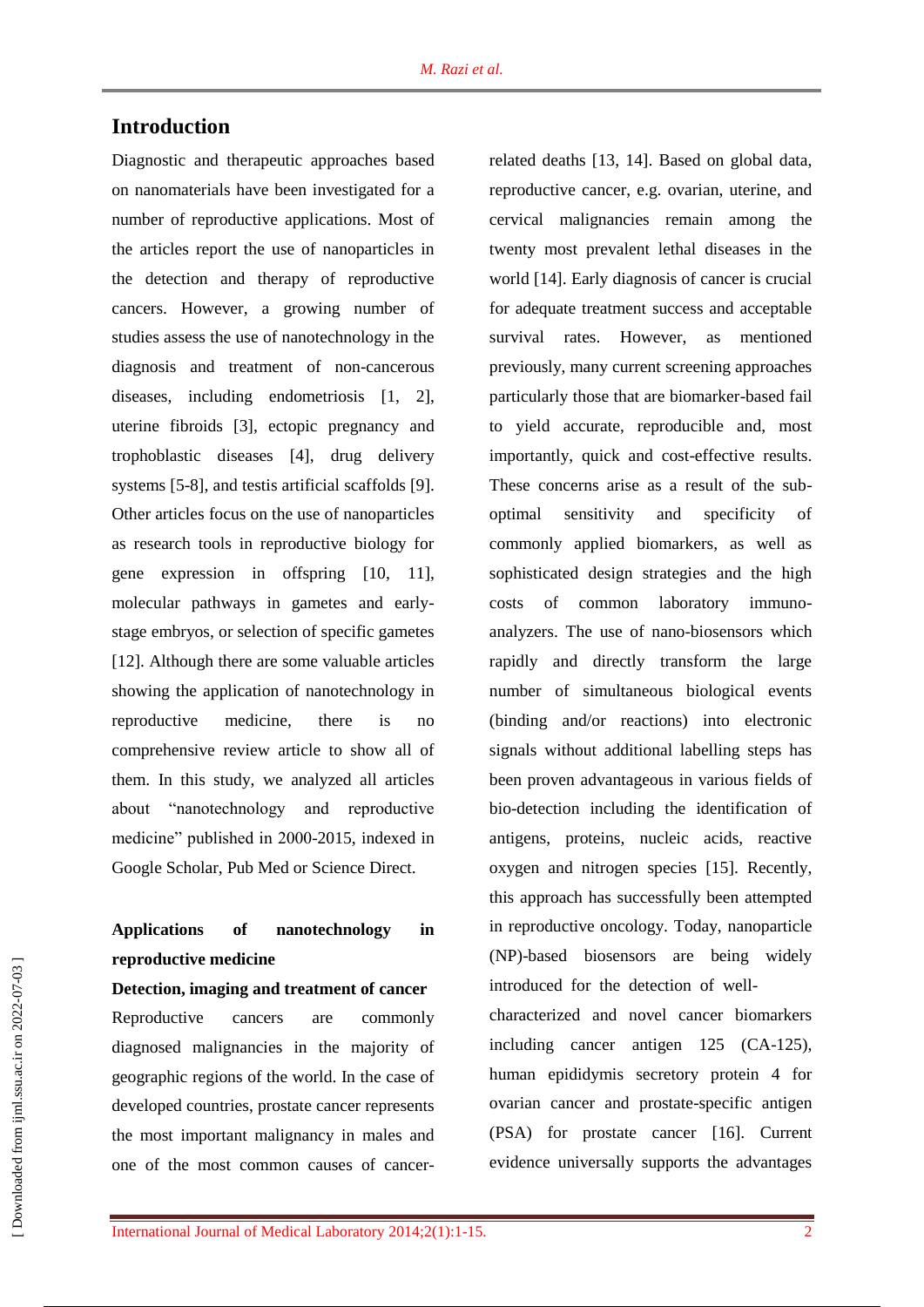of these label-free, straightforward, quick, portable, and cost-effective detection techniques which can be used directly at the 'point of care', in preference to conventional immunoassays [\[17\]](../../AppData/AppData/user/AppData/Local/Temp/Temp1_amiiiiiiiiiiiiiiiiiiiiiiiiiiiiiiiiiiiiiiiiii.zip/revised,%20Mini-review.doc#_ENREF_17). Diagnostic imaging techniques including CT, MRI and ultrasound scanning form the first-line approaches for the visualization of cancer which aim to establish the location of primary tumors along with the detection of regional and systemic metastases in order to stage the disease. In this field, nanomaterials are being increasingly considered as the next generation of image enhancers. Their unique optical properties, along with the potential for active targeting towards malignant cells and improved detection limits, result in major benefits compared with previous contrast agents. A number of reproductive uses of nanoparticles for diagnostic and therapeutic aims are introduced in Table 1.

The use of nanomaterial-based formulations, for instance super-paramagnetic iron oxides and aptamer-conjugated gold NPs, has been extensively described in the treatment of prostate cancer patients, particularly for detection of small tumors and lymph node staging, both of which represent a significant challenge for standard imaging approaches [\[18,](../../AppData/AppData/user/AppData/Local/Temp/Temp1_amiiiiiiiiiiiiiiiiiiiiiiiiiiiiiiiiiiiiiiiiii.zip/revised,%20Mini-review.doc#_ENREF_18) [19\]](../../AppData/AppData/user/AppData/Local/Temp/Temp1_amiiiiiiiiiiiiiiiiiiiiiiiiiiiiiiiiiiiiiiiiii.zip/revised,%20Mini-review.doc#_ENREF_19).

**Table 1.** Some applications of nanotechnology in reproductive medicine

| Reproductive oncology                                                                                                                      | Non-cancer conditions                                                                                                              |
|--------------------------------------------------------------------------------------------------------------------------------------------|------------------------------------------------------------------------------------------------------------------------------------|
| Cancer detection:<br>• Nanobiosensors for cancer biomarkers<br>• Contrast agents for clinical diagnostic<br>imaging                        | $\bullet$ Endometriosis<br>O Contrast agents for MRI<br>O Targeted delivery of<br>experimental treatment<br>agents, including gene |
|                                                                                                                                            | therapy                                                                                                                            |
| Cancer treatment:<br>• Targeted delivery for improved efficacy<br>and decreased toxicity                                                   | • Uterine fibroids<br>O Nanosensitisation during<br>minimally-invasive<br>surgery                                                  |
| • Combined therapy: simultaneous<br>delivery of therapeutic payloads                                                                       | O Targeted delivery of<br>experimental treatment<br>agents                                                                         |
| • Reversal of resistance to chemotherapy                                                                                                   | • Ectopic pregnancy and<br>trophoblastic diseases                                                                                  |
| · Nanosensitisation: potentiation of anti-<br>tumor effect of chemotherapy by<br>simultaneous exposure of cancer<br>cells to nanomaterials | O Targeted delivery of<br>chemotherapy drugs                                                                                       |
| • Effective delivery of drugs with poor<br>biodistribution profile                                                                         | • Drug delivery systems                                                                                                            |
| • Experimental gene therapy                                                                                                                | O Topical                                                                                                                          |
|                                                                                                                                            | O Transdermal                                                                                                                      |
|                                                                                                                                            | O Transplacental                                                                                                                   |
|                                                                                                                                            | $O$ Intravaginal                                                                                                                   |
|                                                                                                                                            | • Reproductive infections                                                                                                          |
|                                                                                                                                            | O Detection                                                                                                                        |
|                                                                                                                                            | $\circ$ Targeted treatment                                                                                                         |
|                                                                                                                                            | O Prevention: microbicides                                                                                                         |

More recently, a similar technique has been developed and tested for the imaging of ovarian cancer [\[20\]](../../AppData/AppData/user/AppData/Local/Temp/Temp1_amiiiiiiiiiiiiiiiiiiiiiiiiiiiiiiiiiiiiiiiiii.zip/revised,%20Mini-review.doc#_ENREF_20). Over the last few years, NP-guided imaging of prostate cancer has progressed into the concept of image-guided therapy, which utilizes nanomaterials with contrasting properties additionally loaded with a chemotherapeutic agent, for precise and traceable drug delivery and release [\[21\]](../../AppData/AppData/user/AppData/Local/Temp/Temp1_amiiiiiiiiiiiiiiiiiiiiiiiiiiiiiiiiiiiiiiiiii.zip/revised,%20Mini-review.doc#_ENREF_21). Nanomaterial-mediated delivery of chemotherapeutics permits marked improvements in their efficiency, and also helps reduce systemic toxicity. Many studies have demonstrated the potential of various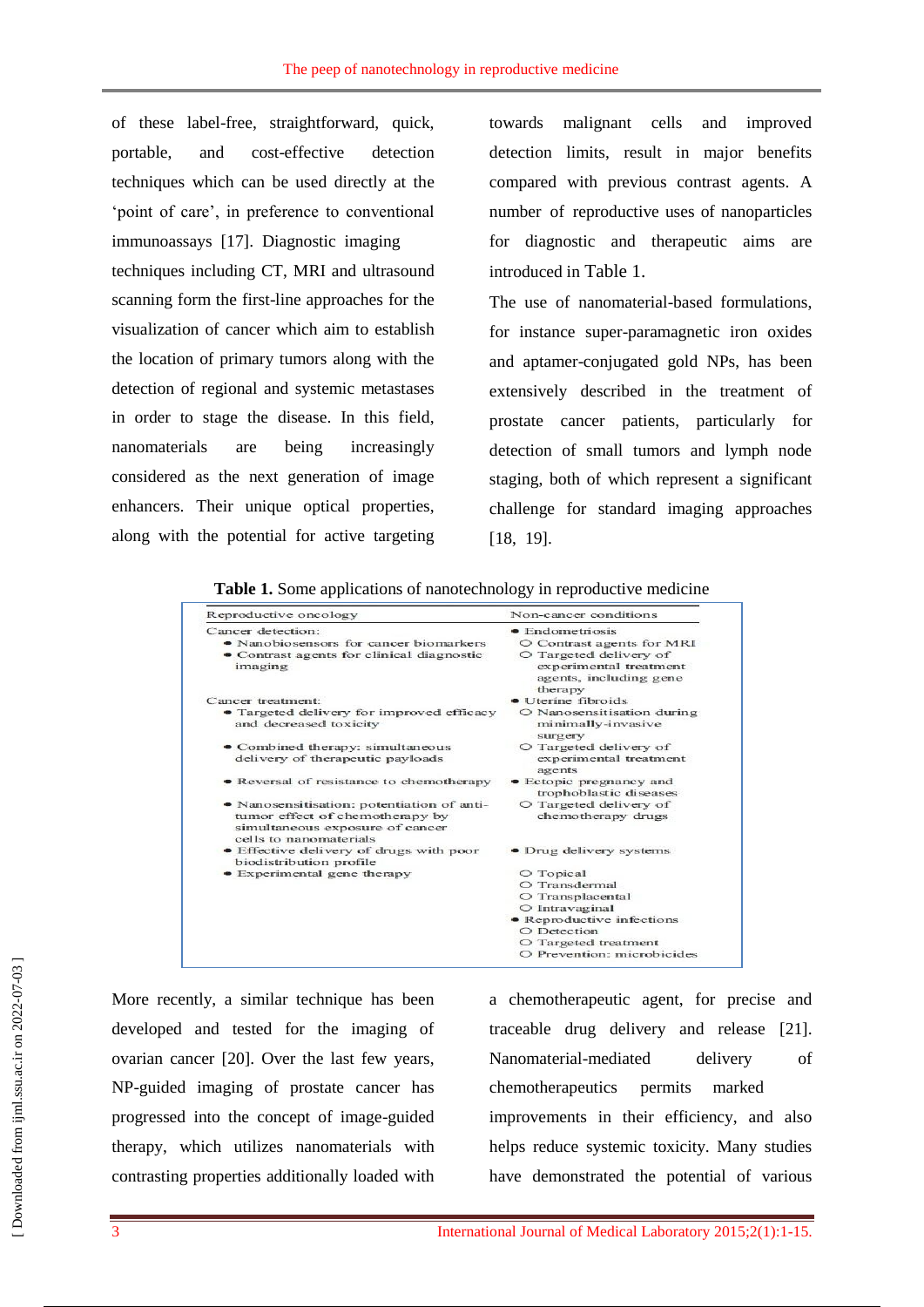types of NPs such as derivatives of poly-lactic acid and poly lactic-coglycolic acid (PLGA), bovine serum albumin, magnetic iron or gold functionalized with different targeting ligands such as follicle-stimulating hormone receptorbinding peptides, folates, and aptamers [\[22\]](../../AppData/AppData/user/AppData/Local/Temp/Temp1_amiiiiiiiiiiiiiiiiiiiiiiiiiiiiiiiiiiiiiiiiii.zip/revised,%20Mini-review.doc#_ENREF_22) to facilitate the delivery of chemotherapeutic agents into ovarian, endometrial and prostate cancer cells, which have significantly shown potentials for their anti-tumor effects compared with their respective free molecules. The use of nanomaterials (Fig. 1) for intracellular delivery can reverse the resistance of tumors to chemotherapy via active targeting and the activation of alternative mechanisms of cellular uptake. Liang et al (2010) described the potential of metallo-fullerene NPs to overcome the resistance of human prostate cancer cell lines to cisplatin via the reactivation of dysfunctional endocytosis [\[23\]](../../AppData/AppData/user/AppData/Local/Temp/Temp1_amiiiiiiiiiiiiiiiiiiiiiiiiiiiiiiiiiiiiiiiiii.zip/revised,%20Mini-review.doc#_ENREF_23). Similar effects have been reported for a specific formulation of cisplatin, encapsulated in F3 peptide-functionalized polyacrylamide (PAA) NPs, and targeted specifically to ovarian tumor vessels in an in vivo mouse model of human tumor vascularization. The use of this formulation resulted in strong antitumor activity, attributed to vascular necrosis, both in platinum-sensitive and in platinumresistant cell lines [\[24\]](../../AppData/AppData/user/AppData/Local/Temp/Temp1_amiiiiiiiiiiiiiiiiiiiiiiiiiiiiiiiiiiiiiiiiii.zip/revised,%20Mini-review.doc#_ENREF_24).

In another study, Nair et al. (2011) reported that the encapsulation of letrozole, an aromatase inhibitor used to suppress oestrogen biosynthesis in post-menopausal patients with hormone-responsive breast cancer into hyaluronic acid-bound polymeric (PLGA-PEG) NPs restored drug sensitivity in letrozole-resistant cells in vitro and in vivo via the interaction of hyaluronic acid with CD44 receptors on the tumor cell surface [\[25\]](../../AppData/AppData/user/AppData/Local/Temp/Temp1_amiiiiiiiiiiiiiiiiiiiiiiiiiiiiiiiiiiiiiiiiii.zip/revised,%20Mini-review.doc#_ENREF_25). Collectively, these findings demonstrate that nanomaterial-mediated delivery can effectively alter the pharmacokinetics and pharmacodynamics of common drugs for chemotherapy to overcome mechanisms of drug resistance. In addition, the efficiency of anti-tumor therapies can take effect by the simultaneous independent exposure of reproductive cancer cell lines to certain nanomaterials. The use of such targeted sensitizers would allow us to use milder regimens of chemotherapy or irradiation thereby improving the safety and tolerability of these procedures without compromising their anti-tumor efficacy. Nano-sensitizers, such as nano-particulate magnetic iron oxide, gold nano-shells and gold NPs have been widely applied for selective thermal ablation and radiotherapy in patients with prostate cancer since the mid-2000s [\[26\]](../../AppData/AppData/user/AppData/Local/Temp/Temp1_amiiiiiiiiiiiiiiiiiiiiiiiiiiiiiiiiiiiiiiiiii.zip/revised,%20Mini-review.doc#_ENREF_26). More recently, Geng et al. (2011) [\[27\]](../../AppData/AppData/user/AppData/Local/Temp/Temp1_amiiiiiiiiiiiiiiiiiiiiiiiiiiiiiiiiiiiiiiiiii.zip/revised,%20Mini-review.doc#_ENREF_27) have reported that thio-glucose bound gold NPs (Glu-GNPs) exhibit a similar radio-sensitizing effect upon a human ovarian cancer cell line (SK-OV-3). The use of these NPs resulted in an approximately 30% increase in the inhibition of cell proliferation compared to the irradiation alone, primarily due to the elevation of reactive oxygen species (ROS) production. Similarly, Zhang et al. (2012) observed a sensitizing effect of carbon nanotubes to the chemotherapeutic agent paclitaxel in the human ovarian cancer cell line OVCAR3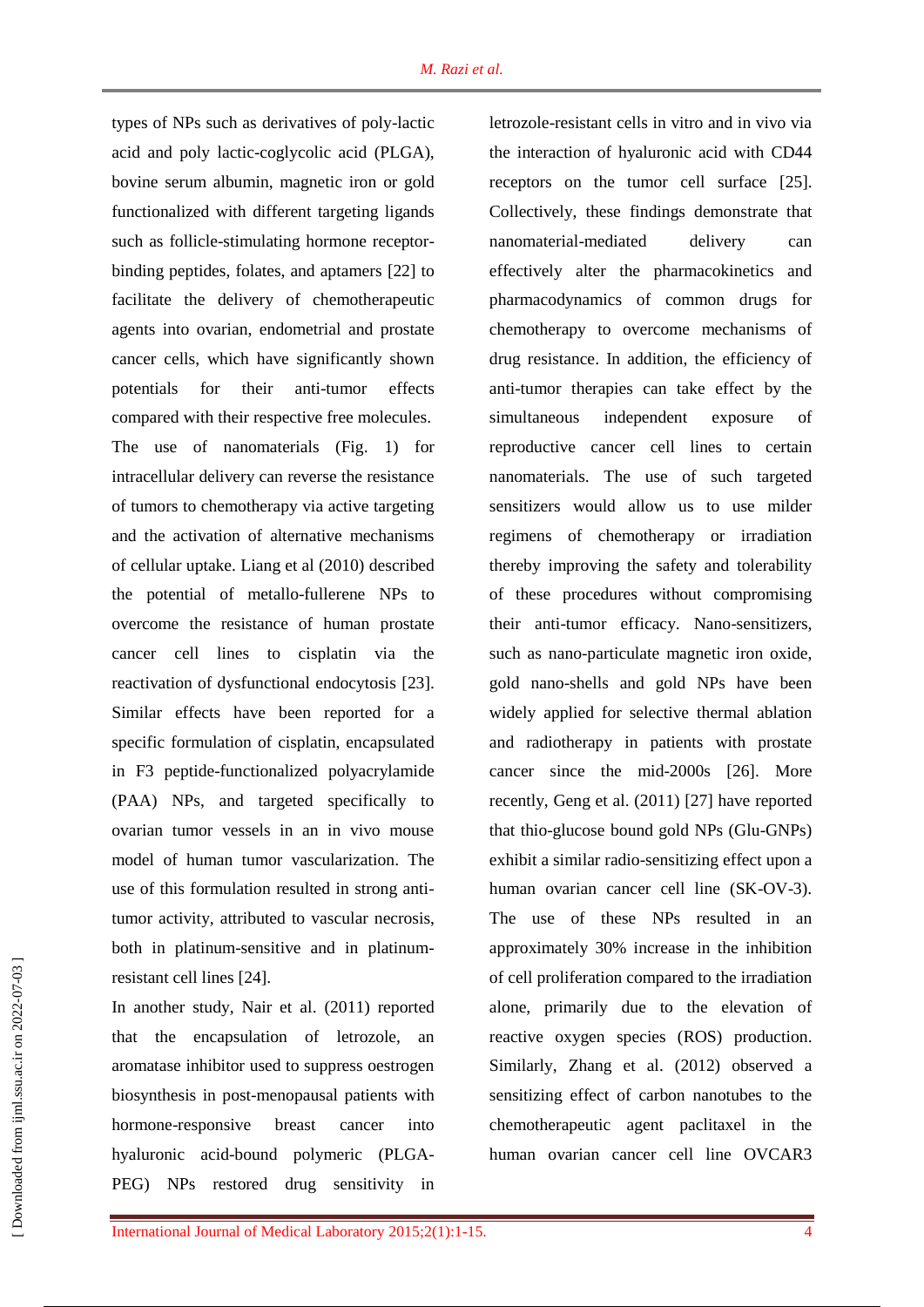mediated through the increase in apoptosis [\[28\]](../../AppData/AppData/user/AppData/Local/Temp/Temp1_amiiiiiiiiiiiiiiiiiiiiiiiiiiiiiiiiiiiiiiiiii.zip/revised,%20Mini-review.doc#_ENREF_28).

Nanomaterials allow the simultaneous targeted intracellular delivery of various types of payloads absorbed on one type of nano-carrier thus providing an effective means of combined therapy for cancer. In a study by Qi et al. [\[29\]](../../AppData/AppData/user/AppData/Local/Temp/Temp1_amiiiiiiiiiiiiiiiiiiiiiiiiiiiiiiiiiiiiiiiiii.zip/revised,%20Mini-review.doc#_ENREF_29), PLGA NPs were used to simultaneously deliver a pro-apoptotic human PNAS-4 (hPNAS-4) gene and cisplatin into mouse ovarian carcinoma cells. The authors reported

significant anti-tumor activity associated with PLGA NPs loaded with hPNAS-4, mediated through the induction of apoptosis and the suppression of cell proliferation and angiogenesis. The anti-tumor property of hPNAS-4-carrying PLGA NPs further took effect by the simultaneous loading with cisplatin, thus highlighting the feasibility of using this combined approach for cancer treatment.



**Fig. 1.** The structure of nanomaterials, modified or coated with different ligands.

Nanomaterial-mediated delivery can also increase the efficacy of anti-cancer chemotherapeutics and preventative agents, the previous use of which has been limited by poor bio-distribution and lack of specific affinity towards the malignant tissues [\[30\]](../../AppData/AppData/user/AppData/Local/Temp/Temp1_amiiiiiiiiiiiiiiiiiiiiiiiiiiiiiiiiiiiiiiiiii.zip/revised,%20Mini-review.doc#_ENREF_30). Several studies have described the successful encapsulation of the chemo-preventive agent epigallocatechin 3-gallate into PLA-PEG or polysaccharide NPs, and subsequent delivery of the formulation into prostate cancer cells [\[31,](../../AppData/AppData/user/AppData/Local/Temp/Temp1_amiiiiiiiiiiiiiiiiiiiiiiiiiiiiiiiiiiiiiiiiii.zip/revised,%20Mini-review.doc#_ENREF_31) [32\]](../../AppData/AppData/user/AppData/Local/Temp/Temp1_amiiiiiiiiiiiiiiiiiiiiiiiiiiiiiiiiiiiiiiiiii.zip/revised,%20Mini-review.doc#_ENREF_32). In a study by Long et al. (2013), a PEGylated liposomal formulation of quercetin, a flavonoid compound with anti-free radical and proposed anticancer activity, demonstrated significantly-improved ability to suppress tumor growth in in vitro and in vivo models of human ovarian cancer resistant to conventional treatment with cisplatin compared with the free quercetin [\[33\]](../../AppData/AppData/user/AppData/Local/Temp/Temp1_amiiiiiiiiiiiiiiiiiiiiiiiiiiiiiiiiiiiiiiiiii.zip/revised,%20Mini-review.doc#_ENREF_33). Finally, nanomaterials are being increasingly investigated for targeted intracellular gene delivery in experimental gene therapy for cancer. The spontaneous uptake of nano-carriers by target cells is associated with a number of benefits compared with conventional electro- and viral transfer. Nanomaterials combine the main advantages of viral vectors (such as selectivity, non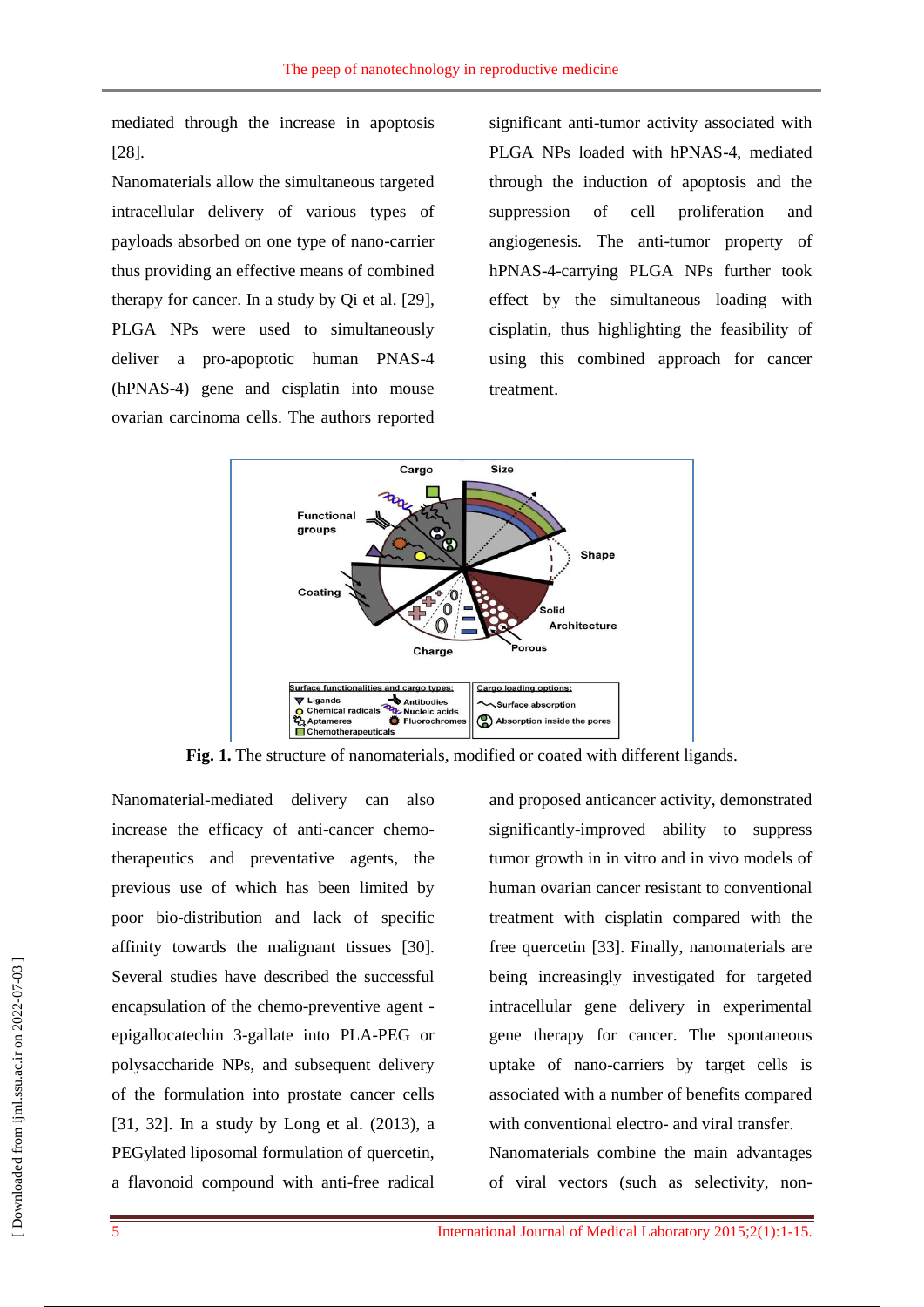invasive delivery, and stable expression of genetic constructs) with the main benefit of electroporation using plasmid DNAs (total avoidance of viral integration into the host genome). In reproductive oncology, the use of nano-vectors has been investigated for the experimental gene therapy of ovarian, cervical and prostate cancer, pre-cancer cervical lesions, and choriocarcinoma. Numerous publications describe the use of dendrimers, polymeric and lipid NPs for the delivery of suicide DNAs, tumor suppressor genes (p53), and short interfering RNAs (siRNAs) against genes expressed in malignant phenotypes (heat shock protein 27, androgen receptors, cofilin-1) into prostate cancer cells resulting in antitumour activity [\[34\]](../../AppData/AppData/user/AppData/Local/Temp/Temp1_amiiiiiiiiiiiiiiiiiiiiiiiiiiiiiiiiiiiiiiiiii.zip/revised,%20Mini-review.doc#_ENREF_34). Several groups have utilized PLGA and chitosan NPs to transfer short hairpin ribonucleic acids (shRNAs) and siRNAs into ovarian cancer cells in order to interfere with the expression of target genes associated with cancer phenotypes and metastatic progression including focal adhesion kinase (FAK), CD44, claudine-3 and Jagged1. In all cases, target genes were successfully knocked-down resulting in a pronounced anti-tumour effect attributed to a reduction in cell proliferation and angiogenesis and a concomitant increase in apoptosis [\[35\]](../../AppData/AppData/user/AppData/Local/Temp/Temp1_amiiiiiiiiiiiiiiiiiiiiiiiiiiiiiiiiiiiiiiiiii.zip/revised,%20Mini-review.doc#_ENREF_35). A similar approach was attempted by Yang et al. (2013) [\[36\]](../../AppData/AppData/user/AppData/Local/Temp/Temp1_amiiiiiiiiiiiiiiiiiiiiiiiiiiiiiiiiiiiiiiiiii.zip/revised,%20Mini-review.doc#_ENREF_36) who also used chitosan NPs to deliver siRNAs against the E6 and E7 oncoproteins of human papillomavirus into a cervical cancer cell line. Inactivation of these proteins which are currently held responsible for malignant epithelial transformation and preservation of the malignant phenotype

resulted in significant induction of apoptosis in target cells. Another study described the synthesis of magnetic iron oxide  $(Fe<sub>3</sub>O<sub>4</sub>$ dextran-anti-β-human chorionic gonadotropin (hCG) NPs and their successful use in choriocarcinoma tissue in an in vivo mouse model of disease highlighting the potential use of this system as a nano-vector for gene therapy in trophoblastic diseases [\[37\]](../../AppData/AppData/user/AppData/Local/Temp/Temp1_amiiiiiiiiiiiiiiiiiiiiiiiiiiiiiiiiiiiiiiiiii.zip/revised,%20Mini-review.doc#_ENREF_37).

There is an increasing awareness that treatment approaches in reproductive medicine should be as fertility-sparing as possible since in the case of conditions with high recurrence rates, for example endometriosis and uterine fibroids, repeated surgeries can reduce the chances of spontaneous and assisted conception in the future, occasionally requiring third-party reproduction [\[38\]](../../AppData/AppData/user/AppData/Local/Temp/Temp1_amiiiiiiiiiiiiiiiiiiiiiiiiiiiiiiiiiiiiiiiiii.zip/revised,%20Mini-review.doc#_ENREF_38).

Currently, several experimental nanomaterialbased approaches have been investigated as a safer and less invasive alternative to standard diagnostic and therapeutic techniques for the management of several traditionally 'surgical' reproductive diseases.

#### **Non-cancer applications**

Endometriosis, a chronic gynaecological condition associated with the presence of endometrial-like tissue outside of the uterine cavity, affects nearly 2-22% of women of reproductive ages [\[39\]](../../AppData/AppData/user/AppData/Local/Temp/Temp1_amiiiiiiiiiiiiiiiiiiiiiiiiiiiiiiiiiiiiiiiiii.zip/revised,%20Mini-review.doc#_ENREF_39) and manifests with mild to severe pelvic pain and/or infertility. In several recent large-scale epidemiological studies, endometriosis has been proven to have a profound negative impact upon healthrelated quality of life and work productivity, exacerbated by an average delay in diagnosis in all healthcare levels of 7 to 10 years [\[40\]](../../AppData/AppData/user/AppData/Local/Temp/Temp1_amiiiiiiiiiiiiiiiiiiiiiiiiiiiiiiiiiiiiiiiiii.zip/revised,%20Mini-review.doc#_ENREF_40).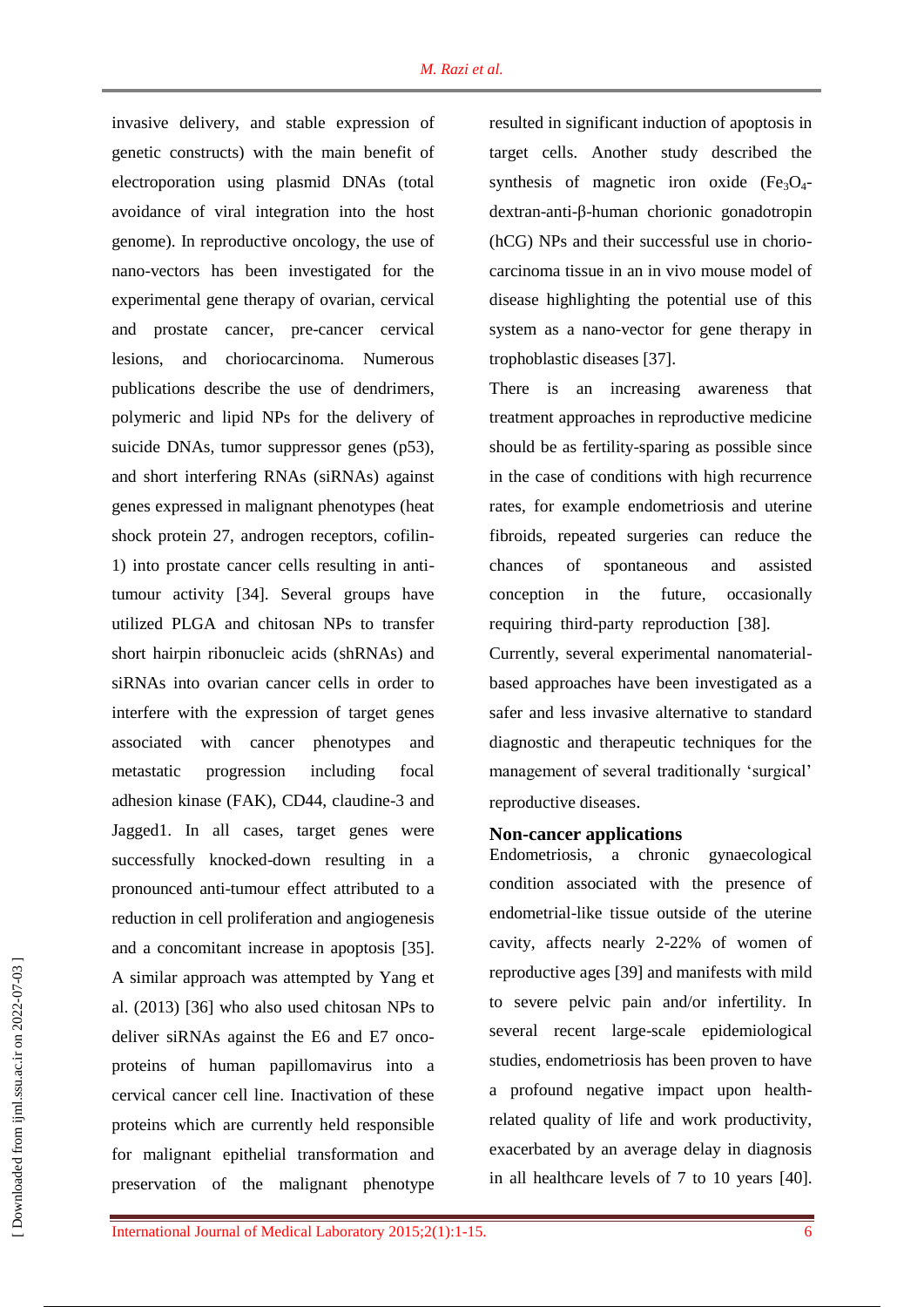Early non-invasive diagnosis of this disease remains highly challenging due to the lack of sensitive serum biomarkers and limitations associated with the imaging techniques such as ultrasound and MRI in peritoneal endometriosis [\[41\]](../../AppData/AppData/user/AppData/Local/Temp/Temp1_amiiiiiiiiiiiiiiiiiiiiiiiiiiiiiiiiiiiiiiiiii.zip/revised,%20Mini-review.doc#_ENREF_41). Therefore, for more than 50 years, the gold standard of detection of ectopic endometrial lesions has been laparoscopy [\[42\]](../../AppData/AppData/user/AppData/Local/Temp/Temp1_amiiiiiiiiiiiiiiiiiiiiiiiiiiiiiiiiiiiiiiiiii.zip/revised,%20Mini-review.doc#_ENREF_42), an invasive procedure with inherent surgical and anaesthesiological risks. In a recent study, Lee et al. [\[1\]](../../AppData/AppData/user/AppData/Local/Temp/Temp1_amiiiiiiiiiiiiiiiiiiiiiiiiiiiiiiiiiiiiiiiiii.zip/revised,%20Mini-review.doc#_ENREF_1) evaluated the performance of intravenously-administered ultra-small superparamagnetic iron oxide NPs (USPIO-NPs) (Fig 2) as MRI-signal enhancers in a rat model of surgically-induced endometriosis. The authors hypothesized that the affinity of USPIO-NPs towards macrophages could allow these NPs to be used as novel contrast agents and extend applications of MRI to the detection of ectopic endometrial lesions without a prominent hemorrhagic component such as pelvic adhesions or intraperitoneal implants. Results of this study demonstrated that the use of USPIONPs increases the diagnostic accuracy

of MRI for detection of non-haemorrhagic ectopic endometrial lesions, and therefore represents a promising strategy for the noninvasive diagnosis of endometriosis. Endometriosis represents not only a diagnostic but also a therapeutic challenge. Current treatments including surgical and medical hormonal approaches are primarily symptomatic and have a temporary effect with pain recurrence rates reported to range from approximately 25% to nearly 50% [\[43\]](../../AppData/AppData/user/AppData/Local/Temp/Temp1_amiiiiiiiiiiiiiiiiiiiiiiiiiiiiiiiiiiiiiiiiii.zip/revised,%20Mini-review.doc#_ENREF_43).

A number of alternative approaches for the management of endometriosis are currently being investigated including anti-angiogenesis and anti-inflammatory agents, anti-cytokines, and gene therapy [\[44\]](../../AppData/AppData/user/AppData/Local/Temp/Temp1_amiiiiiiiiiiiiiiiiiiiiiiiiiiiiiiiiiiiiiiiiii.zip/revised,%20Mini-review.doc#_ENREF_44) with several recent publications describing the use of nanomaterials in the delivery of these experimental compounds. In particular, Zhao et al. (2012) reported the use of lipid grafted chitosan micelles loaded with a therapeutic gene encoding pigment-epithelium derived factor, a multifunctional protein with antitumor and anti-angiogenic properties in gene therapy approaches for endometriosis.



**Fig. 2.** Superparamagnetic iron oxide NPs used as a contrast agent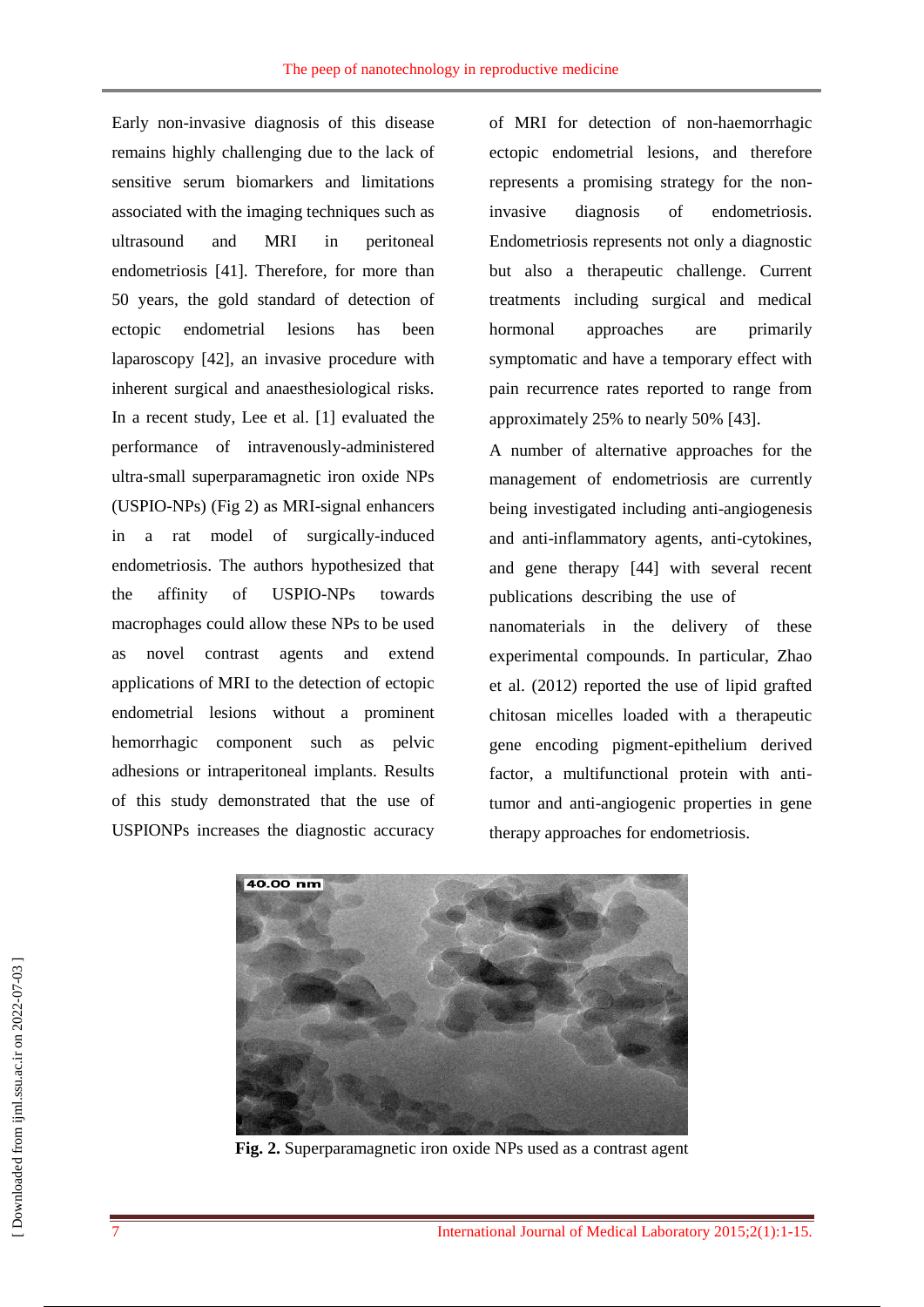The intravenous administration of micelles to rats with surgically-induced endometriosis resulted in similar therapeutic efficiency as the commonly-used agent danazol, in terms of reducing the volume of ectopic lesions and inhibiting the endometriod cyst growth, and demonstrated a significantly stronger effect than placebo. In another study, Chaudhury et al. [\[45\]](../../AppData/AppData/user/AppData/Local/Temp/Temp1_amiiiiiiiiiiiiiiiiiiiiiiiiiiiiiiiiiiiiiiiiii.zip/revised,%20Mini-review.doc#_ENREF_45) described the beneficial effects associated with the intra-peritoneal administration of cerium oxide NPs with proven anti-inflammatory, anti-angiogenic and anti-free radical properties in a mouse model of endometriosis. These authors reported a reduction in the systemic levels of ROS and angiogenic factors (vascular endothelial growth factor (VEGF) and adrenomedullin (ADM), along with a reduction in CD34 expression and endometrial gland density in ectopic lesions, compared with an active control (N-acetyl-cysteine) and placebo.

### **Uterine fibroids**

Uterine fibroids (leiomyomas) are benign hormone-dependent tumors originating from the myometrial smooth muscle cells. Leiomyomas represent the most prevalent type of pelvic tumors in women of reproductive age, and affect 60% to 80% of the population [\[46\]](../../AppData/AppData/user/AppData/Local/Temp/Temp1_amiiiiiiiiiiiiiiiiiiiiiiiiiiiiiiiiiiiiiiiiii.zip/revised,%20Mini-review.doc#_ENREF_46). Clinical manifestations of the disease include abnormal uterine bleeding, anemia, genitourinary symptoms and infertility which collectively lead to a reduction in the healthrelated quality of life [\[47\]](../../AppData/AppData/user/AppData/Local/Temp/Temp1_amiiiiiiiiiiiiiiiiiiiiiiiiiiiiiiiiiiiiiiiiii.zip/revised,%20Mini-review.doc#_ENREF_47). Current approaches to the treatment of uterine fibroids are primarily surgical, comprising a range of techniques with an increasing degree of invasiveness: focused ultrasound ablation, uterine artery embolization, myomectomy and hysterectomy. In view of the fact that the prevalence of uterine fibroids increases dramatically in women aged over 30 years [\[48\]](../../AppData/AppData/user/AppData/Local/Temp/Temp1_amiiiiiiiiiiiiiiiiiiiiiiiiiiiiiiiiiiiiiiiiii.zip/revised,%20Mini-review.doc#_ENREF_48) which coincides with the time of first parenthood, the need for minimally-invasive and fertility-sparing treatment approaches is being increasingly recognized. Nanomaterialmediated delivery of anti-tumor cytokines has been investigated for the improvement of selectivity and potentiation of the effects of minimally-invasive surgical removal of fibroids. Jiang and Bischof reported the use of nano-gold-conjugated tumor necrosis factor alpha  $(TNF-\alpha)$  as a nano-sensitizer during cryosurgery for uterine leiomyoma in a mouse model of the disease. Although an improvement of anti-tumor efficacy and postsurgery relapse time was observed after administration of both the nano-particulate and free form of TNF-α compared with cryosurgery alone, the nano-particulate formulation demonstrated a superior safety profile than intra- or peri-tumoral injections of free TNF-α [\[49\]](../../AppData/AppData/user/AppData/Local/Temp/Temp1_amiiiiiiiiiiiiiiiiiiiiiiiiiiiiiiiiiiiiiiiiii.zip/revised,%20Mini-review.doc#_ENREF_49). An alternative approach was reported by Ali et al [\[3\]](../../AppData/AppData/user/AppData/Local/Temp/Temp1_amiiiiiiiiiiiiiiiiiiiiiiiiiiiiiiiiiiiiiiiiii.zip/revised,%20Mini-review.doc#_ENREF_3) which involved the use of PLL-PLGA NPs for the delivery of 2 methoxyoestradiol, a biologically-active metabolite of oestradiol with anti-tumor and anti-angiogenic activity into a human leiomyoma cell line as an investigational fertility-preserving alternative to hysterectomy. Similar to other researches investigating the effects of nanomaterialmediated delivery, these authors observed an increase in anti-tumour activity of the nanoparticulate formulation of the drug compared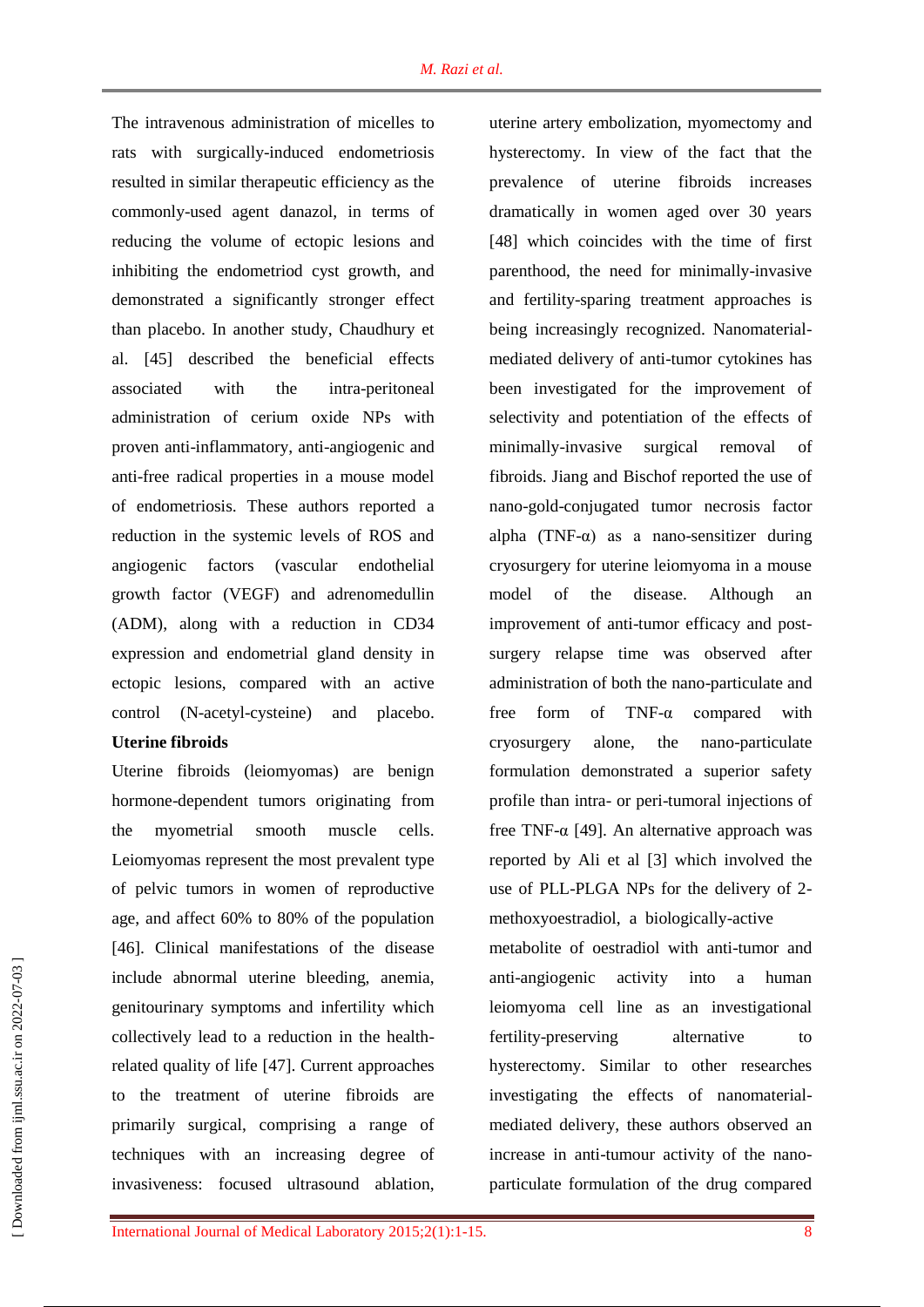with the free molecule. Medical management of early-stage ectopic pregnancies (EPs) is being increasingly adopted in clinical practice particularly for patients with rare locations of extra-uterine pregnancy such as the cervix, interstitial part of the fallopian tube, or caesarean scar [\[50\]](../../AppData/AppData/user/AppData/Local/Temp/Temp1_amiiiiiiiiiiiiiiiiiiiiiiiiiiiiiiiiiiiiiiiiii.zip/revised,%20Mini-review.doc#_ENREF_50). In these cases, fertility preserving surgical treatment often represents a significant challenge requiring the use of alternative methods. Methotrexate, an antifolate agent for chemotherapy with proven affinity towards the trophoblast, is the treatment of choice for the medical management of EP [\[51\]](../../AppData/AppData/user/AppData/Local/Temp/Temp1_amiiiiiiiiiiiiiiiiiiiiiiiiiiiiiiiiiiiiiiiiii.zip/revised,%20Mini-review.doc#_ENREF_51). However, treatment with methotrexate is effective only in early gestational age, and often requires prolonged monitoring of human chorionic gonadotropin (hCG) levels and multiple administrations of the drug. To overcome the existing limitations in the medical management of EP and trophoblastic diseases, Kaitu'u-Lino et al. engineered bacterial-derived nano-spheres (EnGeneIC Delivery Vehicles (EDVs)) (Fig. 3) actively targeted toward epidermal growth factor receptors (EGRF), which are abundantly expressed in human placenta, and loaded the EDVs with doxorubicin [4]. EDVs represent a novel class of easily synthesized organic NPs with high loading capacity, versatility and low toxicity, and are currently undergoing a phase I clinical trial. This engineered delivery system was characterized by high specific affinity towards the trophoblast that allows it to be used for the treatment of both ectopic pregnancy and trophoblastic diseases. The administration of doxurubicin-loaded EGFRtargeted EDVs resulted in more pronounced anti-tumor activity in a mouse model of human choriocarcinoma compared to non-targeted doxorubicin-loaded EDVs and the free drug. An increase in anti-tumor activity was attributed to the increased intracellular uptake of EGFR-targeted EDVs and a higher rate of apoptosis compared to non-targeted EDVs. Based on the results of this study, the authors hypothesized that this new delivery system can not only increase the efficacy of the medical management of ectopic pregnancy and trophoblastic diseases in future but is also relevant for the delivery of placental specific drugs in general.



**Fig. 3.** Nano-spheres (EnGeneIC Delivery Vehicles, EDVs)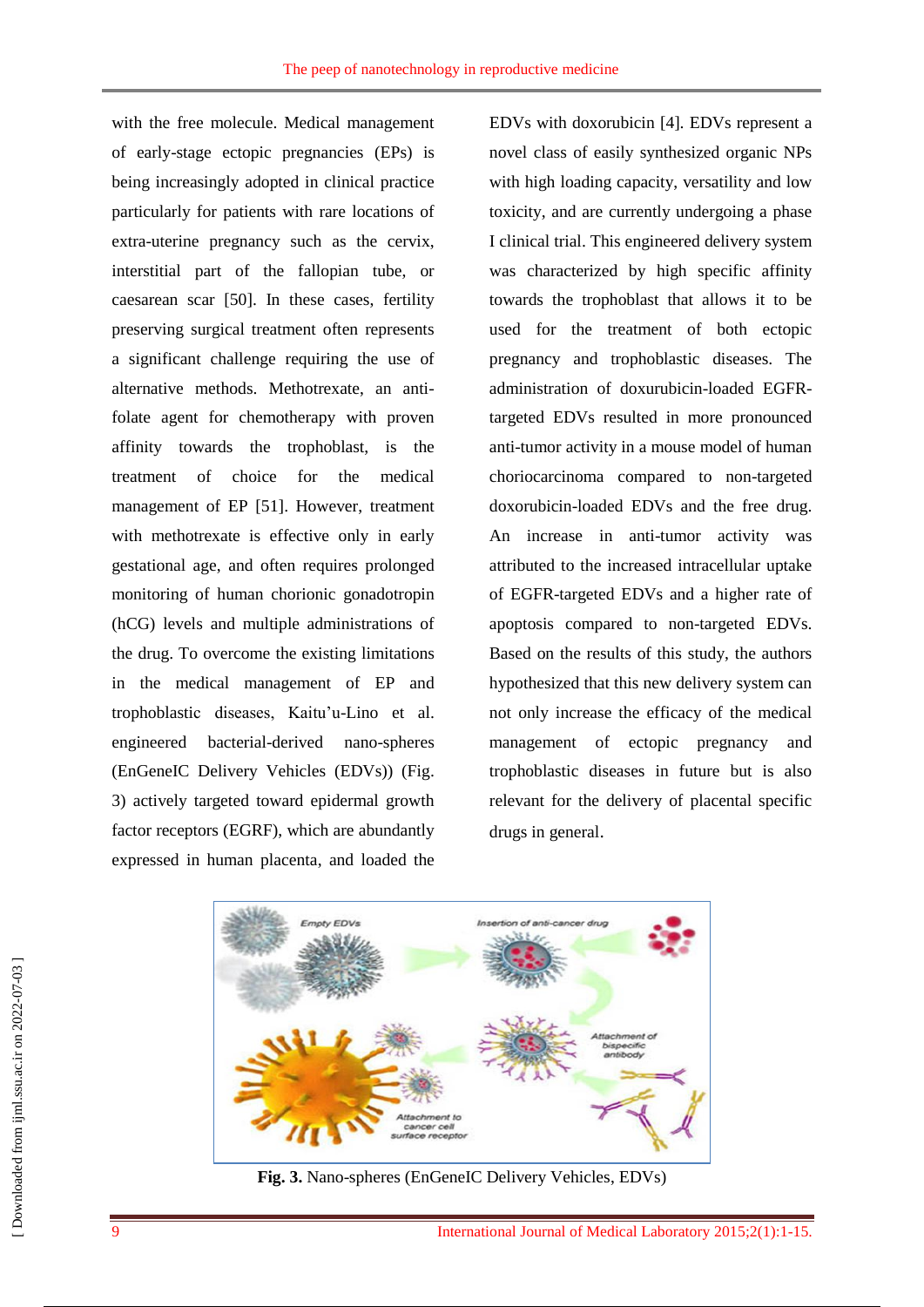## **Discussion**

Several studies report positive outcomes from the use of NPs in investigational drug delivery systems for hormonal replacement therapy (HRT), medical treatment of foetal diseases in utero, and topical intravaginal therapeutic agents [\[52\]](../../AppData/AppData/user/AppData/Local/Temp/Temp1_amiiiiiiiiiiiiiiiiiiiiiiiiiiiiiiiiiiiiiiiiii.zip/revised,%20Mini-review.doc#_ENREF_52). Tomoda et al. described the advantages of encapsulating oestradiol into PLGA NPs for delivery through the stratum corneum of the skin. The same research group had previously attempted a similar approach to the transdermal delivery of indomethacin with encouraging results. In both studies, nanoparticulate formulations of the products demonstrated greater permeability compared to the free drugs, which was further enhanced by the simultaneous application of physical factors (iontophoresis) [5]. Ali et al. (2013a), presented a prototype of a versatile transplacental delivery system for the first time for the medical therapy of foetal diseases [\[7\]](../../AppData/AppData/user/AppData/Local/Temp/Temp1_amiiiiiiiiiiiiiiiiiiiiiiiiiiiiiiiiiiiiiiiiii.zip/revised,%20Mini-review.doc#_ENREF_7). Previously, trans-placental penetration of nano-carriers was repeatedly found to be regulated by their physicochemical properties including size, shape and surface chemistry, which create immense opportunities for manipulation of their pharmacokinetics [\[53\]](../../AppData/AppData/user/AppData/Local/Temp/Temp1_amiiiiiiiiiiiiiiiiiiiiiiiiiiiiiiiiiiiiiiiiii.zip/revised,%20Mini-review.doc#_ENREF_53). Ali et al (2013a) applied PLGA NPs loaded with dexamethasone in an in vitro model of human placental trophoblast cells as an experimental treatment for congenital adrenal hyperplasia, and observed an increase in permeability of the nano-encapsulated drug compared to the free form from the maternal to fetal compartment [7]. Further research in this direction can aid the development of a transplacental delivery nano-platform for the targeted medical therapy of foetal diseases in uterus. Several other studies describe the use of a polyamidoamine (PAMAM) dendrimerbased topical intravaginal delivery system to restrict the effect of antimicrobial drugs to the vaginal compartment which prevents the passage of drugs through the fetal membranes in pregnant women with ascending genital infections thus minimizing the risk of foetotoxicity [\[54\]](../../AppData/AppData/user/AppData/Local/Temp/Temp1_amiiiiiiiiiiiiiiiiiiiiiiiiiiiiiiiiiiiiiiiiii.zip/revised,%20Mini-review.doc#_ENREF_54) or genital infections. A significant number of publications address the use of nanomaterials for the detection and treatment of genital infections, including *Chlamydia trachomatis* [\[55\]](../../AppData/AppData/user/AppData/Local/Temp/Temp1_amiiiiiiiiiiiiiiiiiiiiiiiiiiiiiiiiiiiiiiiiii.zip/revised,%20Mini-review.doc#_ENREF_55), *Neisseria gonorrheae*, *Candida spp*, and *Herpes simplex virus* (HSV). The inherent antibacterial and antiviral properties of polyanionic and peptide dendrimers arise from their ability to competitively bind to particular receptors of the pathogens involved in cellular adsorption, and thereby reduce the likelihood of subsequent infection [\[56\]](../../AppData/AppData/user/AppData/Local/Temp/Temp1_amiiiiiiiiiiiiiiiiiiiiiiiiiiiiiiiiiiiiiiiiii.zip/revised,%20Mini-review.doc#_ENREF_56). These findings have triggered the development of a series of microbiocidal formulations to target infection with HIV, human papillomavirus and HSV including a specific dendrimer-based vaginal gel for the simultaneous prevention of HSV and HIV, which is currently undergoing phase I clinical studies [\[8\]](../../AppData/AppData/user/AppData/Local/Temp/Temp1_amiiiiiiiiiiiiiiiiiiiiiiiiiiiiiiiiiiiiiiiiii.zip/revised,%20Mini-review.doc#_ENREF_8). Dendrimers have also been shown to improve the delivery of azithromycin, the gold standard for treatment of *C. trachomatis* infection into intracellular chlamydial inclusions in vitro as well as the transfer of genetic constructs to knockdown gene expression in chlamydial cultures as an experimental therapeutic tool [\[57\]](../../AppData/AppData/user/AppData/Local/Temp/Temp1_amiiiiiiiiiiiiiiiiiiiiiiiiiiiiiiiiiiiiiiiiii.zip/revised,%20Mini-review.doc#_ENREF_57). A unique

 [\[ Downloaded from ijml.ssu.ac.ir on 2022-](https://ijml.ssu.ac.ir/article-1-39-en.html)07-03 ] Downloaded from ijml.ssu.ac.ir on 2022-07-03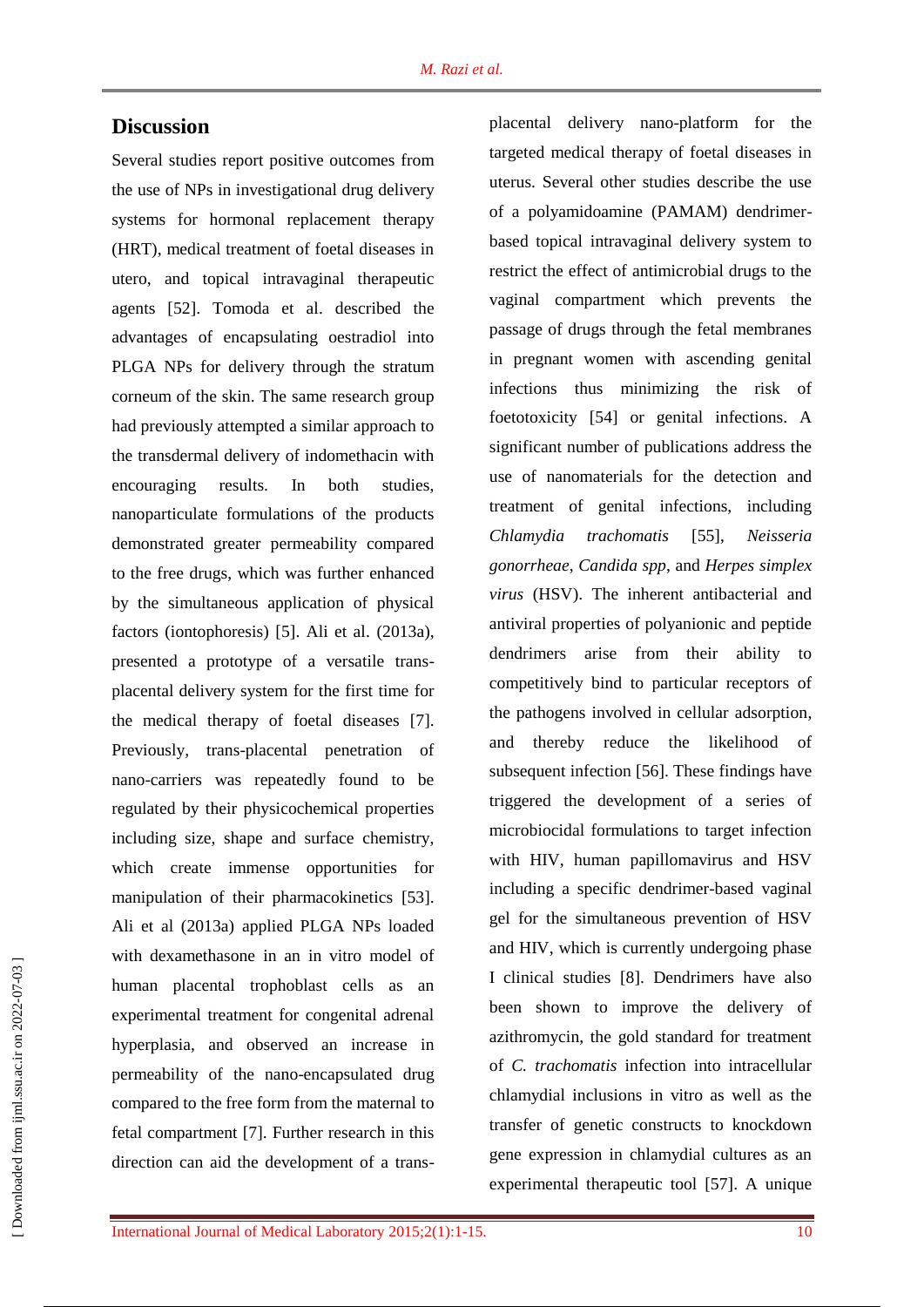life cycle of this pathogen can involve the formation of intracellular microbial inclusions which remain remarkably resistant to antibacterial treatment and can account for long-term consequences of chlamydial infection including tubal infertility [\[58\]](../../AppData/AppData/user/AppData/Local/Temp/Temp1_amiiiiiiiiiiiiiiiiiiiiiiiiiiiiiiiiiiiiiiiiii.zip/revised,%20Mini-review.doc#_ENREF_58). These research approaches of conjugating azithromycin with neutral PAMAM dendrimers or gene knockdown in cultures using PAMAM dendrimer-mediated transfection, described by Mishra et al., resulted in specific targeting of affected cells within the cell culture without the induction of infection and increased antimicrobial activity of the conjugates compared with free molecules of azithromycin. Highly satisfactory delivery properties into chlamydial inclusions have also been shown for PLGA NPs loaded with rifampin and azithromycin [\[59\]](../../AppData/AppData/user/AppData/Local/Temp/Temp1_amiiiiiiiiiiiiiiiiiiiiiiiiiiiiiiiiiiiiiiiiii.zip/revised,%20Mini-review.doc#_ENREF_59). A growing body of evidence now supports antifungal effects of silver NPs and carbon nanotubes against *Candida spp* including suppression of formation of fungal films highlighting their potential to improve the efficacy of existing antifungal treatments. Other works [\[60,](../../AppData/AppData/user/AppData/Local/Temp/Temp1_amiiiiiiiiiiiiiiiiiiiiiiiiiiiiiiiiiiiiiiiiii.zip/revised,%20Mini-review.doc#_ENREF_60) [61\]](../../AppData/AppData/user/AppData/Local/Temp/Temp1_amiiiiiiiiiiiiiiiiiiiiiiiiiiiiiiiiiiiiiiiiii.zip/revised,%20Mini-review.doc#_ENREF_61) describe the use of biodegradable PLGA NPs as carriers for the major outer membrane protein (MOMP) of *C. trachomatis*, a principal component of experimental subunit vaccines against chlamydial infection. MOMP is abundantly present on the outer surface of *C. trachomatis* and is capable of triggering strong immune response in the host. In its free form, MOMP is remarkably fragile, and demonstrates poor cellular internalization which decreases its immunogenic properties. However, the use of PLGA NP-based delivery system has substantially increased the immunogenicity of recombinant MOMP in vitro partially due to independent potentiation of the effects by PLGA, and has triggered a highly satisfactory Th1- immune response in vivo making this investigative nano-vaccine against *C. trachomatis* a strong candidate in search for effective anti-chlamydia immunization [\[62\]](../../AppData/AppData/user/AppData/Local/Temp/Temp1_amiiiiiiiiiiiiiiiiiiiiiiiiiiiiiiiiiiiiiiiiii.zip/revised,%20Mini-review.doc#_ENREF_62). Research into the specific mechanisms underlying reproduction is increasingly demonstrating an association between various forms of previously unexplained infertility such as specific types of gonadal insufficiency, failure of fertilization and recurrent pregnancy loss, abnormal gene expression and/or genetic polymorphisms. In view of these findings, targeted gene transfer into reproductive tissues, gametes and embryos can evolve into a powerful tool with which to study and manipulate the fine pathophysiological mechanisms underlying infertility. Still other studies describe successful in vivo intratesticular gene transfer in rodents using electroporation and viral vectors resulting in the production of transgenic epidydimal sperm [\[63\]](../../AppData/AppData/user/AppData/Local/Temp/Temp1_amiiiiiiiiiiiiiiiiiiiiiiiiiiiiiiiiiiiiiiiiii.zip/revised,%20Mini-review.doc#_ENREF_63). Several studies report that intra-testicular and intra-ovarian gene transfer using viral vectors restores gametogenesis in mouse models of genetic gonadal failure;, data regarding the safety of such methodology remain highly contradictory [\[64\]](../../AppData/AppData/user/AppData/Local/Temp/Temp1_amiiiiiiiiiiiiiiiiiiiiiiiiiiiiiiiiiiiiiiiiii.zip/revised,%20Mini-review.doc#_ENREF_64).

The feasibility of nanomaterial-mediated gene transfer into foetal tissues in utero for investigating gene therapy for monogenic diseases was demonstrated by Yang et al. [\[65\]](../../AppData/AppData/user/AppData/Local/Temp/Temp1_amiiiiiiiiiiiiiiiiiiiiiiiiiiiiiiiiiiiiiiiiii.zip/revised,%20Mini-review.doc#_ENREF_65). In this pilot study, the authors utilized intra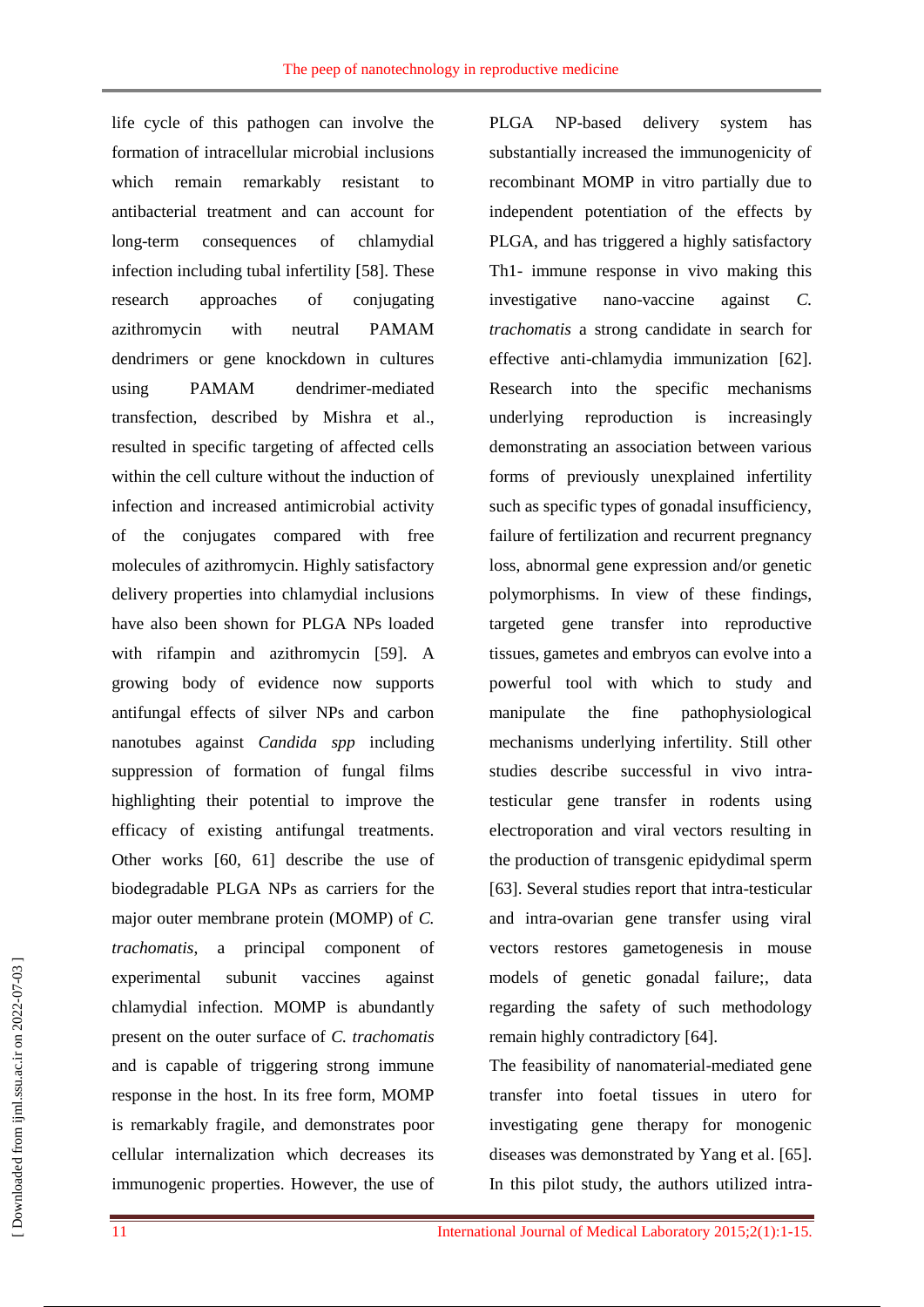amniotic injections of chitosan NPs conjugated with enhanced green fluorescent protein (EGFP) gene into mouse embryos, and observed expression of the transgene in the alveolar epithelium of the lungs and the luminal intestinal epithelium, coinciding with penetration of NPs through respiratory and gastrointestinal pathways. Expression of the transgene, however, was temporary and localized exclusively to these tissues thus justifying that further research is required to optimize the techniques and timings of this procedure in order to achieve more stable outcomes [\[66\]](../../AppData/AppData/user/AppData/Local/Temp/Temp1_amiiiiiiiiiiiiiiiiiiiiiiiiiiiiiiiiiiiiiiiiii.zip/revised,%20Mini-review.doc#_ENREF_66).

## **Conclusion**

It can be concluded that nanotechnology is a novel multi-disciplinary field being addressed by biotechnology, pharmaceutical synthesis and clinical medicine. There is an increasing anticipation that nanotechnology can dramatically alter routine approaches to the detection and treatment of a variety of diseases, although the revolutionary and controversial nature of this discipline remains a matter of discussion. In reproductive

## **References**

- [1]. Weissleder R, Elizondo G, Wittenberg J, Rabito C, Bengele H, Josephson L. Ultrasmall superparamagnetic iron oxide: characterization of a new class of contrast agents for MR imaging. Radiology 1990; 175:489-93.
- [2]. Zhao M-D, Sun Y-M, Fu G-F, Du Y-Z, Chen F-Y, Yuan H, et al. Gene therapy of endometriosis introduced by polymeric micelles with glycolipid-like structure. Biomaterials 2012; 33:634-43.
- [3]. Ali H, Kilic G, Vincent K, Motamedi M, Rytting E. Nanomedicine for uterine leiomyoma therapy. Therapeutic delivery 2013; 4:161-75.

medicine, the use of investigational nanobiotechnological tools has already resulted in encouraging outcomes in the treatment of several high-impact conditions opening significant opportunities for alternative noninvasive or minimally-invasive treatments for several traditionally 'surgical' pathologies. In the current era of assisted reproductive technology as a seemingly ultimate answer to the problem of sub-fertility, an overall suboptimal efficacy of in vitro fertilization and the need for fertility-sparing attitude to preceding treatments are becoming matters of growing concern. With this in mind, the use of dedicated systems to deliver pharmaceutical products for the targeted non-invasive treatment of chronic reproductive pathologies instead of surgery, which can interfere with natural fertility per se, can clearly optimize the chances for conception in future.

#### **Conflict of Interest**

There is no conflict of interest to declare.

#### **Acknowledgement**

There is no acknowledgment to declare.

- [4]. Kaitu'u-Lino T, Pattison S, Ye L, Tuohey L, Sluka P, MacDiarmid J, et al. Targeted nanoparticle delivery of doxorubicin into placental tissues to treat ectopic pregnancies. Endocrinology 2013; 154:911-19.
- [5]. Tomoda K, Watanabe A, Suzuki K, Inagi T, Terada H, Makino K. Enhanced transdermal permeability of estradiol using combination of PLGA nanoparticles system and iontophoresis. Colloids and Surfaces B: Biointerfaces 2012; 97:84-9.
- [6]. Cohen CR, Brown J, Moscicki A-B, Bukusi EA, Paull JR, Price CF, et al. A phase I randomized placebo controlled trial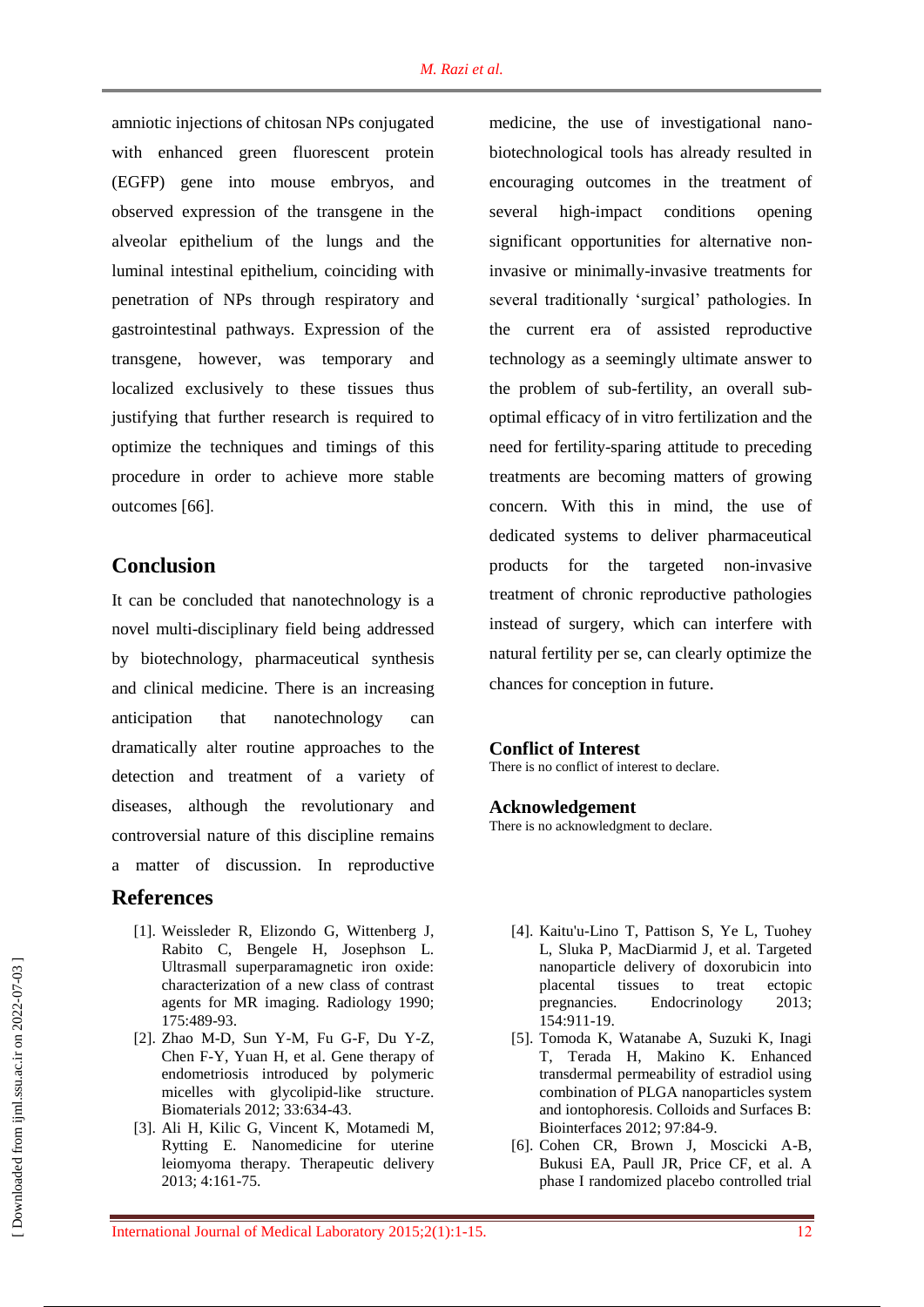of the safety of 3% SPL7013 Gel (VivaGel®) in healthy young women administered twice daily for 14 days. PloS one 2011; 6:16258-63.

- [7]. Ali H, Kalashnikova I, White MA, Sherman M, Rytting E. Preparation, characterization, and transport of dexamethasone-loaded polymeric nanoparticles across a human placental< i> in vitro</i> model. International journal of pharmaceutics 2013; 454:149-57.
- [8]. McGowan I, Gomez K, Bruder K, Febo I, Chen BA, Richardson BA, et al. Phase 1 randomized trial of the vaginal safety and acceptability of SPL7013 gel (VivaGel®) in sexually active young women (MTN-004). AIDS (London, England) 2011; 25:1057-63.
- [9]. Jebali A, Hekmatimoghaddam S, Ganjavi SN, Yadegar M. Designing of a Novel Scaffold Based on Human Serum Albumin and Hydroxyapatite Nanoparticles, and the Study of Its Cytotoxic Effects on the Spermatogonia Cell Line. Journal of Biomaterials and Tissue Engineering 2014; 4:638-44.
- [10]. Campos VF, de Leon PMM, Komninou ER, Dellagostin OA, Deschamps JC, Seixas FK, et al. NanoSMGT: transgene transmission into bovine embryos using halloysite clay nanotubes or nanopolymer to improve transfection efficiency. Theriogenology 2011; 76:1552-60.
- [11]. Kim T, Lee S, Gang G, Lee Y, Kim S, Koo D, et al. Exogenous DNA uptake of boar spermatozoa by a magnetic nanoparticle vector system. Reproduction in Domestic Animals 2010; 45:201-6.
- [12]. Feugang JM, Youngblood RC, Greene JM, Fahad AS, Monroe WA, Willard ST, et al. Application of quantum dot nanoparticles for potential non-invasive bio-imaging of mammalian spermatozoa. J Nanobiotechnol 2012; 10:45-50.
- [13]. Sasieni P, Adams J. Changing rates of adenocarcinoma and adenosquamous carcinoma of the cervix in England. The Lancet 2001; 357:1490-3.
- [14]. Nešić V, Šipetić S, Vlajinac H, Miljuš D, Stošić-Divjak S, Ješić S. Incidence of nasopharyngeal carcinoma in Belgrade during the period 1991-2005. Vojnosanitetski pregled 2009; 66:473-6.
- [15]. Kumar S, Rhim W-K, Lim D-K, Nam J-M. Glutathione Dimerization-Based Plasmonic Nanoswitch for Biodetection of Reactive Oxygen and Nitrogen Species. ACS nano 2013; 7:2221-30.
- [16]. Yuan J, Duan R, Yang H, Luo X, Xi M. Detection of serum human epididymis

secretory protein 4 in patients with ovarian cancer using a label-free biosensor based on localized surface plasmon resonance. International journal of nanomedicine 2012; 7:2921-31.

- [17]. Medina-Sánchez M, Miserere S, Merkoçi A. Nanomaterials and lab-on-a-chip technologies. Lab on a Chip 2012; 12:1932-43.
- [18]. Thoeny HC, Triantafyllou M, Birkhaeuser FD, Froehlich JM, Tshering DW, Binser T, et al. Combined ultrasmall superparamagnetic particles of iron oxide– enhanced and diffusion-weighted magnetic resonance imaging reliably detect pelvic lymph node metastases in normal-sized nodes of bladder and prostate cancer patients. European urology 2009; 55:761-9.
- [19]. Kim D, Jeong YY, Jon S. A drug-loaded aptamer− gold nanoparticle bioconjugate for combined CT imaging and therapy of prostate cancer. ACS nano 2010; 4:3689- 96.
- [20]. Zhou Z, Wang L, Chi X, Bao J, Yang L, Zhao W, et al. Engineered iron-oxide-based nanoparticles as enhanced T 1 contrast agents for efficient tumor imaging. ACS nano 2013; 7:3287-96.
- [21]. Yu MK, Kim D, Lee IH, So JS, Jeong YY, Jon S. Image Guided Prostate Cancer Therapy Using Aptamer Functionalized Thermally Cross Linked Superparamagnetic Iron Oxide Nanoparticles. Small 2011; 7:2241-9.
- [22]. Dhar S, Gu FX, Langer R, Farokhzad OC, Lippard SJ. Targeted delivery of cisplatin to prostate cancer cells by aptamer functionalized Pt (IV) prodrug-PLGA–PEG nanoparticles. Proceedings of the National Academy of Sciences 2008; 105:17356-61.
- [23]. Liang X-J, Meng H, Wang Y, He H, Meng J, Lu J, et al. Metallofullerene nanoparticles circumvent tumor resistance to cisplatin by reactivating endocytosis. Proceedings of the National Academy of Sciences 2010; 107:7449-54.
- [24]. Winer I, Wang S, Lee Y-EK, Fan W, Gong Y, Burgos-Ojeda D, et al. F3 targeted cisplatin-hydrogel nanoparticles as an effective therapeutic that targets both murine and human ovarian tumor endothelial cells in vivo. Cancer research 2010; 70:8674-83.
- [25]. Nair HB, Huffman S, Veerapaneni P, Kirma NB, Binkley P, Perla RP, et al. Hyaluronic acid-bound letrozole nanoparticles restore sensitivity to letrozole-resistant xenograft tumors in mice. Journal of nanoscience and nanotechnology 2011; 11:3789-99.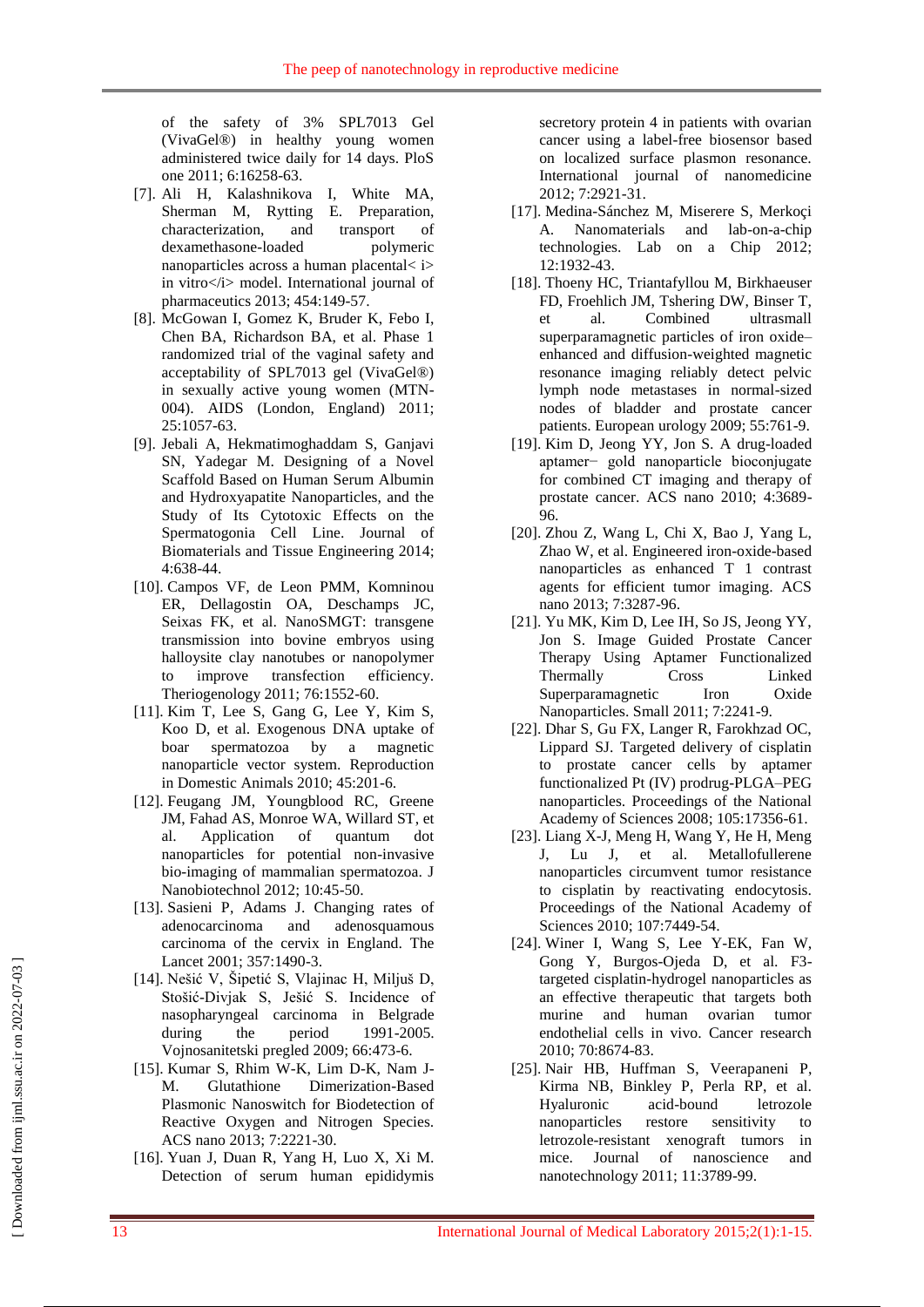- [26]. Johannsen M, Gneveckow U, Eckelt L, Feussner A, Waldöfner N, Scholz R, et al. Clinical hyperthermia of prostate cancer using magnetic nanoparticles: presentation of a new interstitial technique. International journal of hyperthermia 2005; 21:637-47.
- [27]. Geng F, Song K, Xing JZ, Yuan C, Yan S, Yang Q, et al. Thio-glucose bound gold nanoparticles enhance radio-cytotoxic targeting of ovarian cancer. Nanotechnology 2011; 22:285101-09.
- [28]. Zhang W, Zhang D, Tan J, Cong H. Carbon nanotube exposure sensitize human ovarian cancer cells to paclitaxel. Journal of nanoscience and nanotechnology 2012; 12:7211-4.
- [29]. Qi X, Song X, Liu P, Yi T, Li S, Xie C, et al. Antitumor effects of PLGA nanoparticles encapsulating the human PNAS-4 gene combined with cisplatin in ovarian cancer. Oncology reports 2011; 26:703-10.
- [30]. Nair HB, Sung B, Yadav VR, Kannappan R, Chaturvedi MM, Aggarwal BB. Delivery of antiinflammatory nutraceuticals by nanoparticles for the prevention and treatment of cancer. Biochemical pharmacology 2010; 80:1833- 43.
- [31]. Sanna V, Pintus G, Roggio AM, Punzoni S, Posadino AM, Arca A, et al. Targeted biocompatible nanoparticles for the delivery of (−)-epigallocatechin 3-gallate to prostate cancer cells. Journal of medicinal chemistry 2011; 54:1321-32.
- [32]. Rocha S, Generalov R, Pereira MdC, Peres I, Juzenas P, Coelho MA. Epigallocatechin gallate-loaded polysaccharide nanoparticles for prostate cancer chemoprevention. Nanomedicine 2011; 6:79-87.
- [33]. Long Q, Xie Y, Huang Y, Wu Q, Zhang H, Xiong S, et al. Induction of apoptosis and inhibition of angiogenesis by PEGylated liposomal quercetin in both cisplatin-sensitive and cisplatin-resistant ovarian cancers. Journal of biomedical nanotechnology 2013; 9:965-75.
- [34]. Liu Xx, Rocchi P, Qu Fq, Zheng Sq, Liang Zc, Gleave M, et al. PAMAM dendrimers mediate siRNA delivery to target Hsp27 and produce potent antiproliferative effects on prostate cancer cells. ChemMedChem 2009; 4:1302-10.
- [35]. Zou L, Song X, Yi T, Li S, Deng H, Chen X, et al. Administration of PLGA nanoparticles carrying shRNA against focal adhesion kinase and CD44 results in enhanced antitumor effects against ovarian

cancer. Cancer gene therapy 2013; 20:242- 50.

- [36]. Yang J, Li S, Guo F, Zhang W, Wang Y, Pan Y. Induction of apoptosis by chitosan/HPV16 E7 siRNA complexes in cervical cancer cells. Molecular medicine reports 2013; 7:998-1002.
- [37]. Jingting C, Huining L, Yi Z. Preparation and characterization of magnetic nanoparticles containing Fe3O4-dextrananti-β-human chorionic gonadotropin, a new generation choriocarcinoma-specific gene vector. International journal of nanomedicine 2011; 6:285-90.
- [38]. Bongioanni F, Revelli A, Gennarelli G, Guidetti D, Delle Piane L.D, Holte J. Ovarian endometriomas and IVF: a retrospective case-control study. Reprod Biol Endocrinol 2011; 9:81-89.
- [39]. Blake D, Farquhar C, Johnson N, Proctor M. Cleavage stage versus blastocyst stage embryo transfer in assisted reproductive technology. Cochrane Database of Systematic Reviews 2007; 4-12.
- [40]. Hudelist G, Fritzer N, Thomas A, Niehues C, Oppelt P, Haas D, et al. Diagnostic delay for endometriosis in Austria and Germany: causes and possible consequences. Human reproduction 2012; 27:3412-6.
- [41]. Stratton P, Winkel C, Premkumar A, Chow C, Wilson J, Hearns-Stokes R, et al. Diagnostic accuracy of laparoscopy, magnetic resonance imaging, and histopathologic examination for the detection of endometriosis. Fertility and sterility 2003; 79:1078-85.
- [42]. Steptoe P. Laparoscopy: diagnostic and therapeutic uses. Proceedings of the Royal Society of Medicine 1969; 62:439.
- [43]. Kim SH, Chae HD, Kim C-H, Kang BM. Update on the treatment of endometriosis. Clinical and experimental reproductive medicine 2013; 40:55-9.
- [44]. Laschke M, Menger M. Anti-angiogenic treatment strategies for the therapy of endometriosis. Human reproduction update 2012;1:026-30.
- [45]. Chaudhury K, Babu K.N, Singh A.K, Das S, Kumar A, Seal S. Mitigation of endometriosis using regenerative cerium oxide nanoparticles. Nanomedicine: Nanotechnology, Biology and Medicine 2013; 9:439-48.
- [46]. Laughlin S.K, Schroeder J.C, Baird D.D. editors. New directions in the epidemiology of uterine fibroids. Seminars in reproductive medicine; 2010: Published in 2010 by Thieme Medical Publishers.